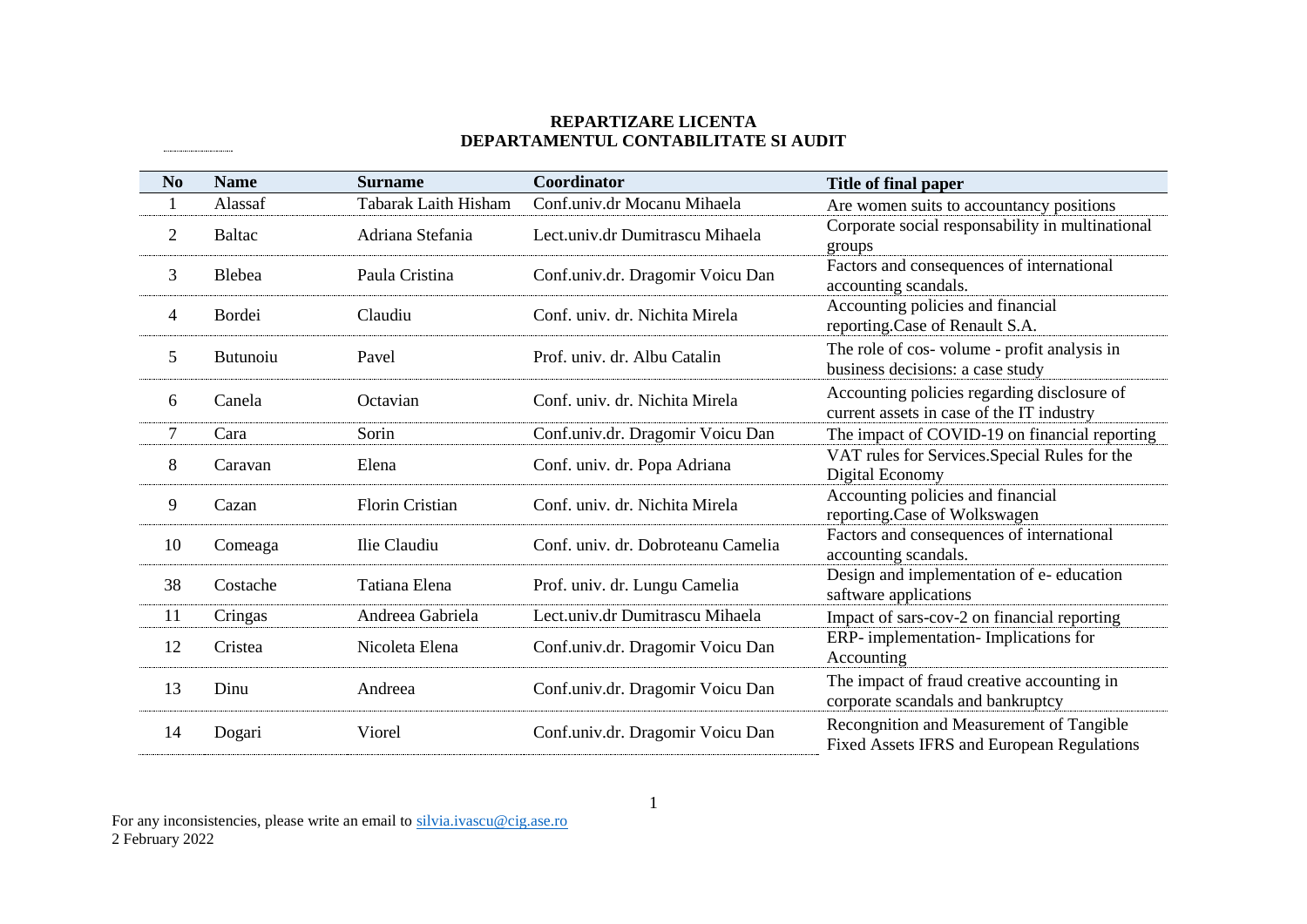| N <sub>0</sub> | <b>Name</b> | <b>Surname</b>       | Coordinator                      | Title of final paper                                                                            |
|----------------|-------------|----------------------|----------------------------------|-------------------------------------------------------------------------------------------------|
| 15             | Enache      | Corina Mariana       | Conf.univ.dr. Dragomir Voicu Dan | Recognition and Measurement of invetories: the<br>accounting policies of European firms         |
| 16             | Eremia      | Andreea Valentina    | Lect.univ.dr Dumitrascu Mihaela  | Professional and ethical challenges for<br>accountants.                                         |
| 17             | Florisca    | Corina Valentina     | Conf.univ.dr. Dragomir Voicu Dan | Accounting for social, community and<br>environmental projects                                  |
| 18             | Ioanes      | Gabriel              | Conf. univ. dr. Vulpoi Marcel    | Fraud and Error in Financial reporting in<br>Accounting & Tax Manele                            |
| 19             | Luca        | Andreea Stefania     | Conf.univ.dr. Dragomir Voicu Dan | Recongnition and Measurement of Tangible<br>Fixed Assets IFRS and European Regulations          |
| 20             | Lungu       | Ana Maria            | Conf. univ. dr. Nichita Mirela   | Reporting the financial and -financial<br>performance. Case of DB Schenker                      |
| 21             | Lungu       | Vlad                 | Conf. univ. dr. Nichita Mirela   | Accounting policies regarding disclosure of<br>current assets in case of "BMW Gruop             |
| 22             | Lupu        | Elena Raluca         | Conf.univ.dr. Dragomir Voicu Dan | The recongnition and measurement of revenue<br>from contacts with customers (IFRS 15)           |
| 23             | Malai       | Ecaterina            | Prof. univ. dr. Lungu Camelia    | Consequences of earnings management<br>practices for corporate performance                      |
| 24             | Miron       | Mihnea               | Conf. univ. dr. Nichita Mirela   | Impact of sars-cov-2 on financial reporting                                                     |
| 25             | Moise       | Georgiana Florentina | Conf.univ.dr. Dragomir Voicu Dan | Corporate strategy and its impact on financial<br>performance                                   |
| 26             | Negrus      | Costin Alina         | Conf. univ. dr. Vulpoi Marcel    | Selling the Brands- cause study Adidas                                                          |
| 27             | <b>Nita</b> | <b>Adrian Razvan</b> | Conf. univ. dr. Vulpoi Marcel    | Financial reporting implication of COVIV-19<br>pandemic crisis in the case of Romanian entities |
| 28             | Oniga       | <b>Ioan Gabriel</b>  | Conf. univ. dr. Nichita Mirela   | Reporting the financial and non-financial<br>performance for Sportify                           |
| 29             | Patrasc     | Tereza Carla         | Conf. univ. dr. Nichita Mirela   | Reporting current assets by companies from the<br>Orthopedic industry                           |
| 30             | Paulovici   | Denisse Georgeta     | Conf. univ. dr. Nichita Mirela   | Factors and consequences of international<br>accounting scandals.                               |

For any inconsistencies, please write an email to [silvia.ivascu@cig.ase.ro](mailto:silvia.ivascu@cig.ase.ro) 2 February 2022